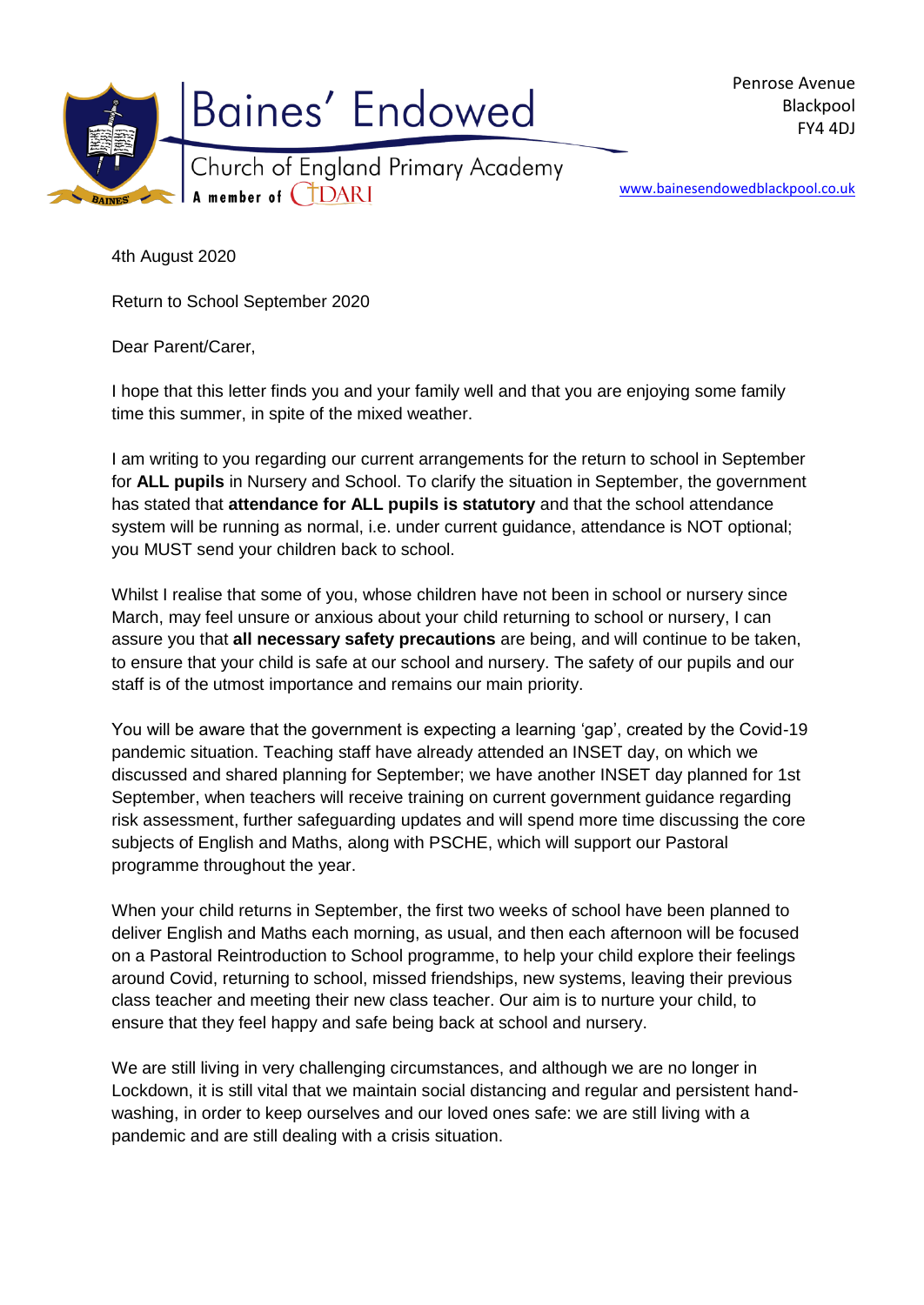## **Social Distancing in School and Nursery**

In September, school and nursery will continue to operate in Social Learning Pods. Each Pod will encompass one Year Group, therefore, including Nursery, there will be nine Pods in total: two at Nursery and seven at school. Each Pod will have its own set of scheduled times for the start/end of the day, breaktimes, lunchtime and toilet times. We will continue to maintain a cleaning regime, which ensures that toilets are cleaned each time they have been used by a Pod. Adults and children will remain in their Pod and will not mix with other Pods. Staff who need to work across more than one year group, will continue to follow the two metres distance rule. Within each Pod, government legislation will be followed: there will be no groups of tables; all pupils will sit facing forwards and will have their own set of personal resources to use each day. A one-way system will continue to operate in school and we will not be gathering together in the halls for collective Worship or assemblies, until it is safe to do so.

## **Early Birds and Bridges**

Children who currently have places for Early Birds and Bridges can continue to use this service, however school is not able to offer any more places for these clubs, due to the fact that school is only able to look after children in our two halls. I must also ask that children have breakfast at home, as we are not able to provide our usual breakfast service at the current time, due to social distancing restrictions. Bridges children will be given a drink and a cold snack. In September, all children attending Early Birds and Bridges will need to be brought to and collected from the Main School Office. Your child will be registered by a member of our Early Birds/Bridges staff here.

#### **Start and End Times for the School Day for Each Social Learning Pod** *PLEASE NOTE: THESE ARRANGEMENTS ARE NOT FLEXIBLE AND MUST BE ADHERED TO.*

In order to limit crowds of people on our site at the start and end of each day, each Pod has its own start and end time and its own Entrance and Exit Door. Upon arrival at school, parents/carers will enter our site from the pavement via one of two gates: Nursery (near to the Children's Centre Building) or Year 5 Gate (at the far end of school, near to the rear car park). All parents/carers must follow the signs for social distancing and leave the site through the designated gate: Main Gate or Year 5 Gate. School is operating a one-way system via the Nursery Gate, leaving at the Main Gate: this will be the route for the majority of parents. Due to the large numbers of parents/carers who will be using this system, I must insist that you **DO NOT ARRIVE EARLY**, since we can not allow any parents/carers to wait on site. **To ensure the safeguarding of all of our children, all parents/carers must see their child into the care of a member of school staff.**

| Pod               | <b>Entrance Gate</b> | <b>Entrance and Exit</b><br>Door | <b>Start Time</b> | <b>Finish Time</b> | <b>Exit Gate</b> |
|-------------------|----------------------|----------------------------------|-------------------|--------------------|------------------|
| <b>Nursery</b>    | <b>Nursery Gate</b>  | Nursery Main Door                | $9:00$ a.m.       | 3:00 p.m.          | Main Gate        |
| <b>Reception</b>  | <b>Nursery Gate</b>  | <b>Reception Canopy</b>          | $8:45$ a.m.       | $3:15$ p.m.        | Main Gate        |
| Year 1            | <b>Nursery Gate</b>  | <b>Reception Doors</b>           | $8:55$ a.m.       | 3:20 p.m.          | Main Gate        |
| Year <sub>2</sub> | <b>Nursery Gate</b>  | Key Stage 1 Door 1/2JB           | $8:45$ a.m.       | $3:15$ p.m.        | Main Gate        |
| Year <sub>3</sub> | <b>Nursery Gate</b>  | <b>Library Door</b>              | $8:55$ a.m.       | 3:30 p.m.          | Main Gate        |
| Year 4            | <b>Nursery Gate</b>  | Main Hall                        | $8:50$ a.m.       | 3:25 p.m           | Main Gate        |
| Year <sub>5</sub> | Year 5 Gate          | Year 5 Study Room                | $8:45$ a.m.       | 3:15 p.m.          | Year 5 Gate      |
| Year 6            | <b>Nursery Gate</b>  | Side Door (with steps)           | $8:45$ a.m.       | 3:20 p.m.          | <b>Main Gate</b> |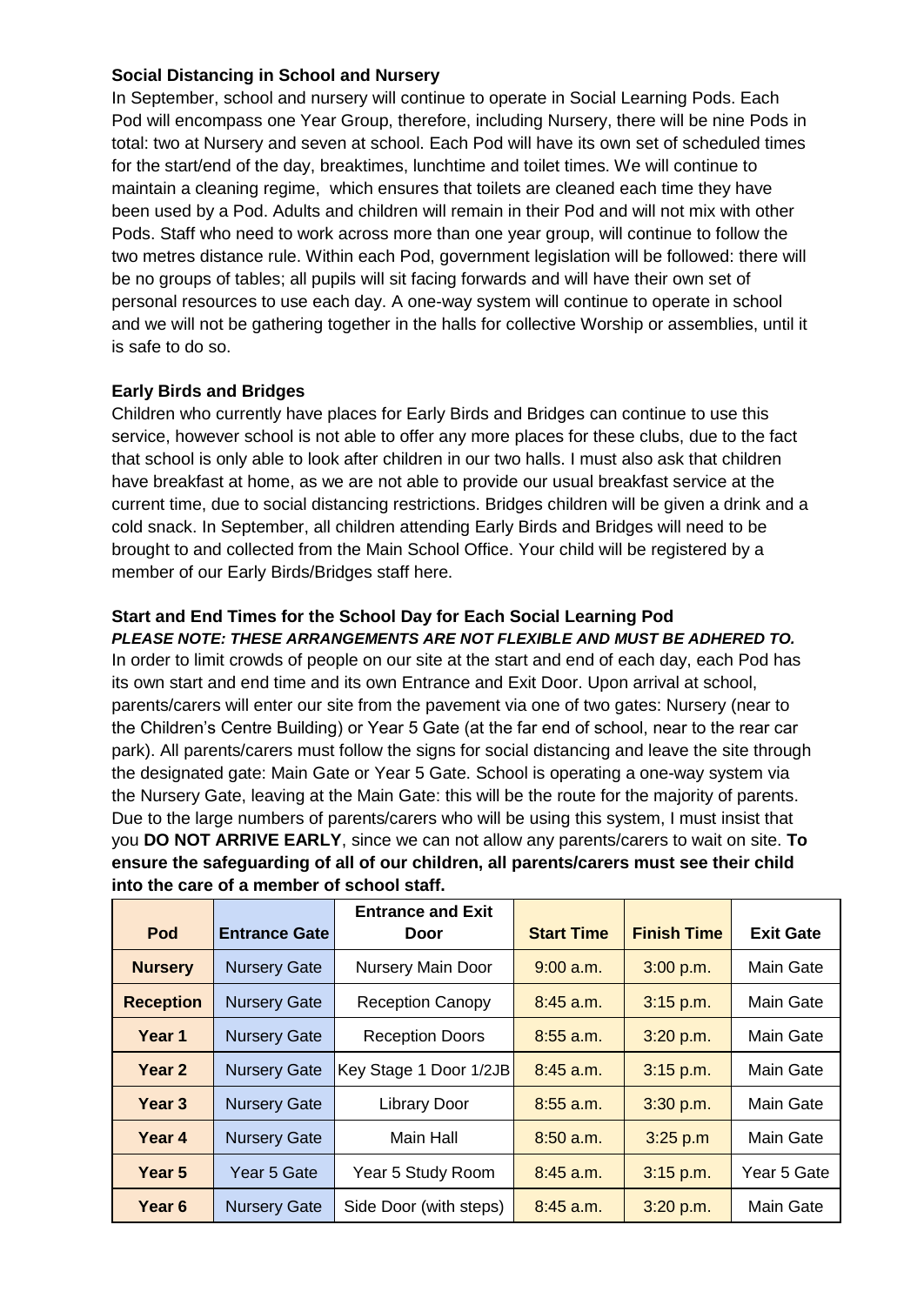# **Collecting Children at the End of the School Day**

All parents/carers will need to maintain a two metre distance when collecting their child from school.

- Nursery parents/carers should access the site via the Nursery Gate and once you have collected your child, please walk the length of the playground to the Main Gate to exit the site.
- Parents/carers of pupils in Reception, 1, 2, 3, 4 and 6: your child will join you as you walk onto the playground and you will both be able to exit the school site at the Main Gate. There will be signs posted to help you.
- Parents/carers of Year 5 children will need to wait near the Year 5 Gate and your child will be brought out to meet you. Please wait at a distance of two metres, thank you.

## **Uniform: Back to Normal**

Following government guidance, all children must wear their school uniform to school from September. Children can bring a coat to school, along with their P.E. kit in a labelled bag (these will be stored on their coat peg) and a *small* bag/school reading bag to carry their reading book to and from school. Children must NOT bring any other personal items into school: no pencil cases or books from home, thank you. No mobile phones are allowed in school at all, since we are unable to store them for the children.

## **Lunches**

If your child usually has a school lunch, they will be provided with a picnic lunch bag, which will be collected for them by one of the two members of staff in their Pod, and will be brought to their Pod (room), where they will eat their lunch with the Podmates. Lunches will continue to be balanced and healthy. Each day Reception children will eat their lunch in the dining hall; this is to allow them to become familiar with dining routines. For all of the other six Pods, children will take a turn on a rota to eat their lunch, hot school meal or packed lunch, in the dining room with their Pod; on this day, children who have a school dinner, will be offered a hot meal. Reception will eat lunch from 11:45 - 12:15 p.m. as usual and one other Pod will eat lunch between 12:15 - 1.00 p.m. each day. Children who bring a packed lunch will continue to bring their own lunch and will eat this with their Podmates.

### **Breaktimes**

Each Pod will have their own designated breaktime in the morning, at lunchtime and in the afternoon, to ensure that they get exercise and fresh air throughout the course of the school day.

### **Resources**

Each child will have their own allocated desk and chair, that will be their personal space whenever they are in school. At their desk, they will have their own personal resources: pencil and ruler. Resources that must be shared between Pods will be sanitised using appropriate spray or wipes after each use. Where possible, resources will be left for several days before they are used again. Children will be allowed to bring their school reading book home. Each Pod will be given a day to return their reading books; these books will be kept out of circulation for one week and will then be returned to the reading scheme for other children to choose.